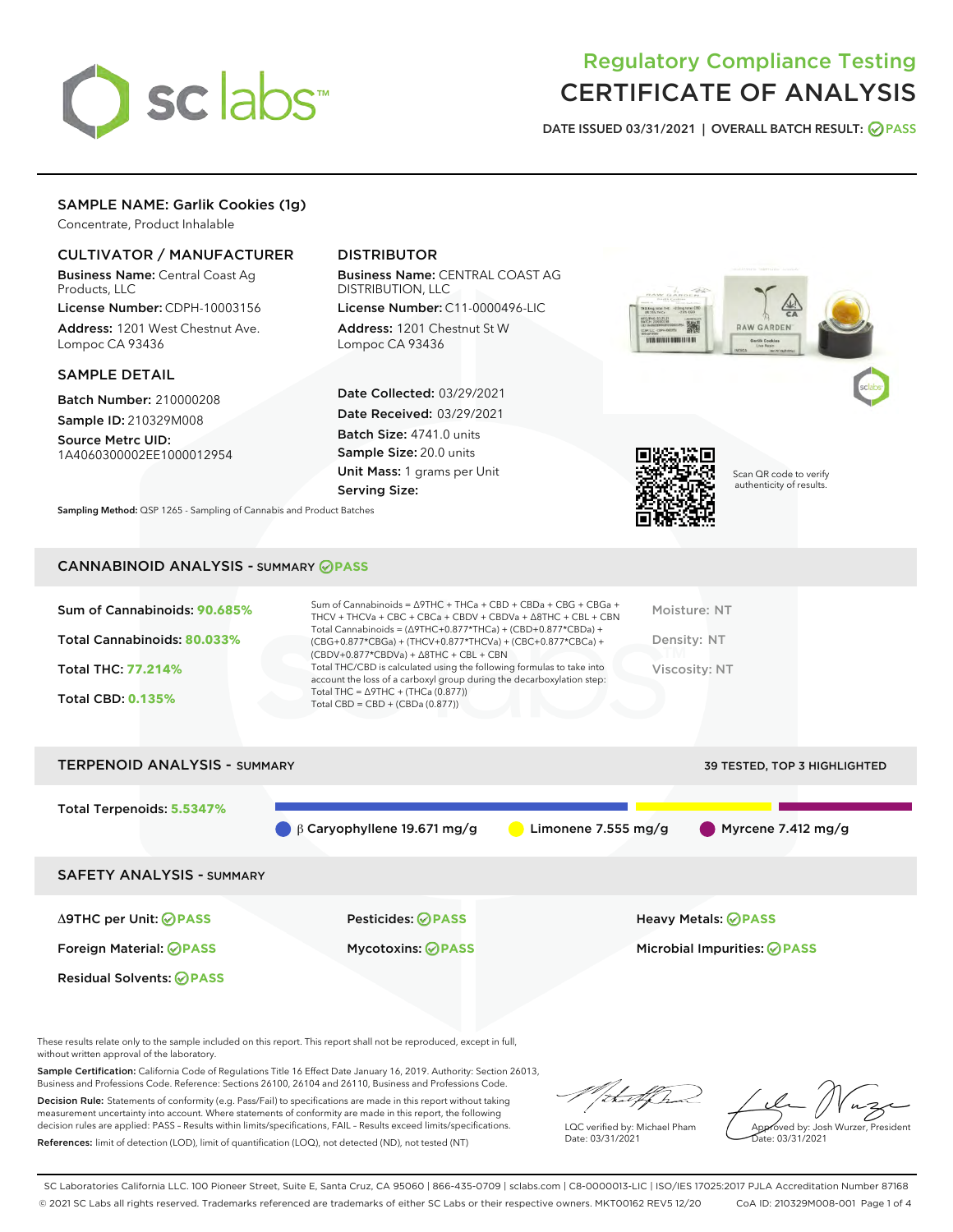



GARLIK COOKIES (1G) | DATE ISSUED 03/31/2021 | OVERALL BATCH RESULT: 2 PASS

## CANNABINOID TEST RESULTS - 03/30/2021 2 PASS

Tested by high-performance liquid chromatography with diode-array detection (HPLC-DAD). **Method:** QSP 1157 - Analysis of Cannabinoids by HPLC-DAD

#### TOTAL CANNABINOIDS: **80.033%**

Total Cannabinoids (Total THC) + (Total CBD) + (Total CBG) + (Total THCV) + (Total CBC) + (Total CBDV) + ∆8THC + CBL + CBN

TOTAL THC: **77.214%** Total THC (∆9THC+0.877\*THCa)

TOTAL CBD: **0.135%**

Total CBD (CBD+0.877\*CBDa)

TOTAL CBG: 1.71% Total CBG (CBG+0.877\*CBGa)

TOTAL THCV: 0.344% Total THCV (THCV+0.877\*THCVa)

TOTAL CBC: 0.63% Total CBC (CBC+0.877\*CBCa)

TOTAL CBDV: ND Total CBDV (CBDV+0.877\*CBDVa)

| <b>COMPOUND</b>  | LOD/LOQ<br>(mg/g)          | <b>MEASUREMENT</b><br><b>UNCERTAINTY</b><br>(mg/g) | <b>RESULT</b><br>(mg/g) | <b>RESULT</b><br>(%) |
|------------------|----------------------------|----------------------------------------------------|-------------------------|----------------------|
| <b>THCa</b>      | 0.05 / 0.14                | ±21.519                                            | 837.31                  | 83.731               |
| <b>A9THC</b>     | 0.06 / 0.26                | ±1.301                                             | 37.82                   | 3.782                |
| <b>CBGa</b>      | 0.1 / 0.2                  | ±0.86                                              | 16.5                    | 1.65                 |
| <b>CBCa</b>      | 0.07/0.28                  | ±0.351                                             | 7.18                    | 0.718                |
| <b>THCVa</b>     | 0.07/0.20                  | ±0.187                                             | 3.92                    | 0.392                |
| <b>CBG</b>       | 0.06/0.19                  | ±0.102                                             | 2.58                    | 0.258                |
| <b>CBDa</b>      | 0.02/0.19                  | ±0.045                                             | 1.54                    | 0.154                |
| <b>CBC</b>       | 0.2 / 0.5                  | N/A                                                | $<$ LOQ                 | $<$ LOQ              |
| $\triangle$ 8THC | 0.1/0.4                    | N/A                                                | <b>ND</b>               | <b>ND</b>            |
| <b>THCV</b>      | 0.1/0.2                    | N/A                                                | <b>ND</b>               | <b>ND</b>            |
| <b>CBD</b>       | 0.07/0.29                  | N/A                                                | <b>ND</b>               | <b>ND</b>            |
| <b>CBDV</b>      | 0.04 / 0.15                | N/A                                                | <b>ND</b>               | <b>ND</b>            |
| <b>CBDVa</b>     | 0.03/0.53                  | N/A                                                | <b>ND</b>               | <b>ND</b>            |
| <b>CBL</b>       | 0.06 / 0.24                | N/A                                                | <b>ND</b>               | <b>ND</b>            |
| <b>CBN</b>       | 0.1/0.3                    | N/A                                                | <b>ND</b>               | <b>ND</b>            |
|                  | <b>SUM OF CANNABINOIDS</b> |                                                    | 906.85 mg/g             | 90.685%              |

#### **UNIT MASS: 1 grams per Unit**

| ∆9THC per Unit                        | 1120 per-package limit     | 37.82 mg/unit<br><b>PASS</b> |
|---------------------------------------|----------------------------|------------------------------|
| <b>Total THC per Unit</b>             |                            | 772.14 mg/unit               |
| <b>CBD per Unit</b>                   |                            | <b>ND</b>                    |
| <b>Total CBD per Unit</b>             |                            | $1.35$ mg/unit               |
| Sum of Cannabinoids<br>per Unit       |                            | 906.85 mg/unit               |
| <b>Total Cannabinoids</b><br>per Unit |                            | 800.33 mg/unit               |
| <b>MOISTURE TEST RESULT</b>           | <b>DENSITY TEST RESULT</b> | <b>VISCOSITY TEST RESULT</b> |

Not Tested

Not Tested

Not Tested

#### TERPENOID TEST RESULTS - 03/31/2021

Terpene analysis utilizing gas chromatography-flame ionization detection (GC-FID). **Method:** QSP 1192 - Analysis of Terpenoids by GC-FID

| <b>COMPOUND</b>         | LOD/LOQ<br>(mg/g) | <b>MEASUREMENT</b><br><b>UNCERTAINTY</b><br>(mg/g) | <b>RESULT</b><br>(mg/g)                         | <b>RESULT</b><br>(%) |
|-------------------------|-------------------|----------------------------------------------------|-------------------------------------------------|----------------------|
| $\beta$ Caryophyllene   | 0.004 / 0.012     | ±0.7003                                            | 19.671                                          | 1.9671               |
| Limonene                | 0.005 / 0.016     | ±0.1080                                            | 7.555                                           | 0.7555               |
| <b>Myrcene</b>          | 0.008 / 0.025     | ±0.0956                                            | 7.412                                           | 0.7412               |
| $\alpha$ Humulene       | 0.009 / 0.029     | ±0.2345                                            | 7.306                                           | 0.7306               |
| Linalool                | 0.009 / 0.032     | ±0.1324                                            | 3.485                                           | 0.3485               |
| $\alpha$ Bisabolol      | 0.008 / 0.026     | ±0.1285                                            | 2.407                                           | 0.2407               |
| <b>Terpineol</b>        | 0.016 / 0.055     | ±0.0823                                            | 1.341                                           | 0.1341               |
| trans-ß-Farnesene       | 0.008 / 0.025     | ±0.0454                                            | 1.279                                           | 0.1279               |
| Fenchol                 | 0.010 / 0.034     | ±0.0490                                            | 1.266                                           | 0.1266               |
| $\beta$ Pinene          | 0.004 / 0.014     | ±0.0098                                            | 0.852                                           | 0.0852               |
| Caryophyllene<br>Oxide  | 0.010 / 0.033     | ±0.0305                                            | 0.662                                           | 0.0662               |
| Ocimene                 | 0.011 / 0.038     | ±0.0205                                            | 0.638                                           | 0.0638               |
| $\alpha$ Pinene         | 0.005 / 0.017     | ±0.0047                                            | 0.550                                           | 0.0550               |
| <b>Borneol</b>          | 0.005 / 0.016     | ±0.0142                                            | 0.339                                           | 0.0339               |
| Terpinolene             | 0.008 / 0.026     | ±0.0045                                            | 0.221                                           | 0.0221               |
| Camphene                | 0.005 / 0.015     | ±0.0010                                            | 0.088                                           | 0.0088               |
| Fenchone                | 0.009 / 0.028     | ±0.0023                                            | 0.078                                           | 0.0078               |
| Citronellol             | 0.003 / 0.010     | ±0.0028                                            | 0.057                                           | 0.0057               |
| Geraniol                | 0.002 / 0.007     | ±0.0024                                            | 0.054                                           | 0.0054               |
| Sabinene Hydrate        | 0.006 / 0.022     | ±0.0014                                            | 0.035                                           | 0.0035               |
| Guaiol                  | 0.009 / 0.030     | ±0.0015                                            | 0.032                                           | 0.0032               |
| Nerol                   | 0.003 / 0.011     | ±0.0008                                            | 0.019                                           | 0.0019               |
| Sabinene                | 0.004 / 0.014     | N/A                                                | <loq< th=""><th><loq< th=""></loq<></th></loq<> | <loq< th=""></loq<>  |
| $\alpha$ Terpinene      | 0.005 / 0.017     | N/A                                                | $<$ LOQ                                         | $<$ LOQ              |
| $\gamma$ Terpinene      | 0.006 / 0.018     | N/A                                                | <loq< th=""><th><loq< th=""></loq<></th></loq<> | <loq< th=""></loq<>  |
| $\alpha$ Phellandrene   | 0.006 / 0.020     | N/A                                                | <b>ND</b>                                       | <b>ND</b>            |
| 3 Carene                | 0.005 / 0.018     | N/A                                                | ND                                              | <b>ND</b>            |
| p-Cymene                | 0.005 / 0.016     | N/A                                                | ND                                              | <b>ND</b>            |
| Eucalyptol              | 0.006 / 0.018     | N/A                                                | ND                                              | ND                   |
| (-)-Isopulegol          | 0.005 / 0.016     | N/A                                                | <b>ND</b>                                       | <b>ND</b>            |
| Camphor                 | 0.006 / 0.019     | N/A                                                | ND                                              | <b>ND</b>            |
| Isoborneol              | 0.004 / 0.012     | N/A                                                | ND                                              | ND                   |
| Menthol                 | 0.008 / 0.025     | N/A                                                | <b>ND</b>                                       | <b>ND</b>            |
| R-(+)-Pulegone          | 0.003 / 0.011     | N/A                                                | <b>ND</b>                                       | <b>ND</b>            |
| <b>Geranyl Acetate</b>  | 0.004 / 0.014     | N/A                                                | ND                                              | ND                   |
| $\alpha$ Cedrene        | 0.005 / 0.016     | N/A                                                | <b>ND</b>                                       | <b>ND</b>            |
| Valencene               | 0.009 / 0.030     | N/A                                                | <b>ND</b>                                       | <b>ND</b>            |
| Nerolidol               | 0.009 / 0.028     | N/A                                                | ND                                              | ND                   |
| Cedrol                  | 0.008 / 0.027     | N/A                                                | <b>ND</b>                                       | ND                   |
| <b>TOTAL TERPENOIDS</b> |                   |                                                    | 55.347 mg/g                                     | 5.5347%              |

SC Laboratories California LLC. 100 Pioneer Street, Suite E, Santa Cruz, CA 95060 | 866-435-0709 | sclabs.com | C8-0000013-LIC | ISO/IES 17025:2017 PJLA Accreditation Number 87168 © 2021 SC Labs all rights reserved. Trademarks referenced are trademarks of either SC Labs or their respective owners. MKT00162 REV5 12/20 CoA ID: 210329M008-001 Page 2 of 4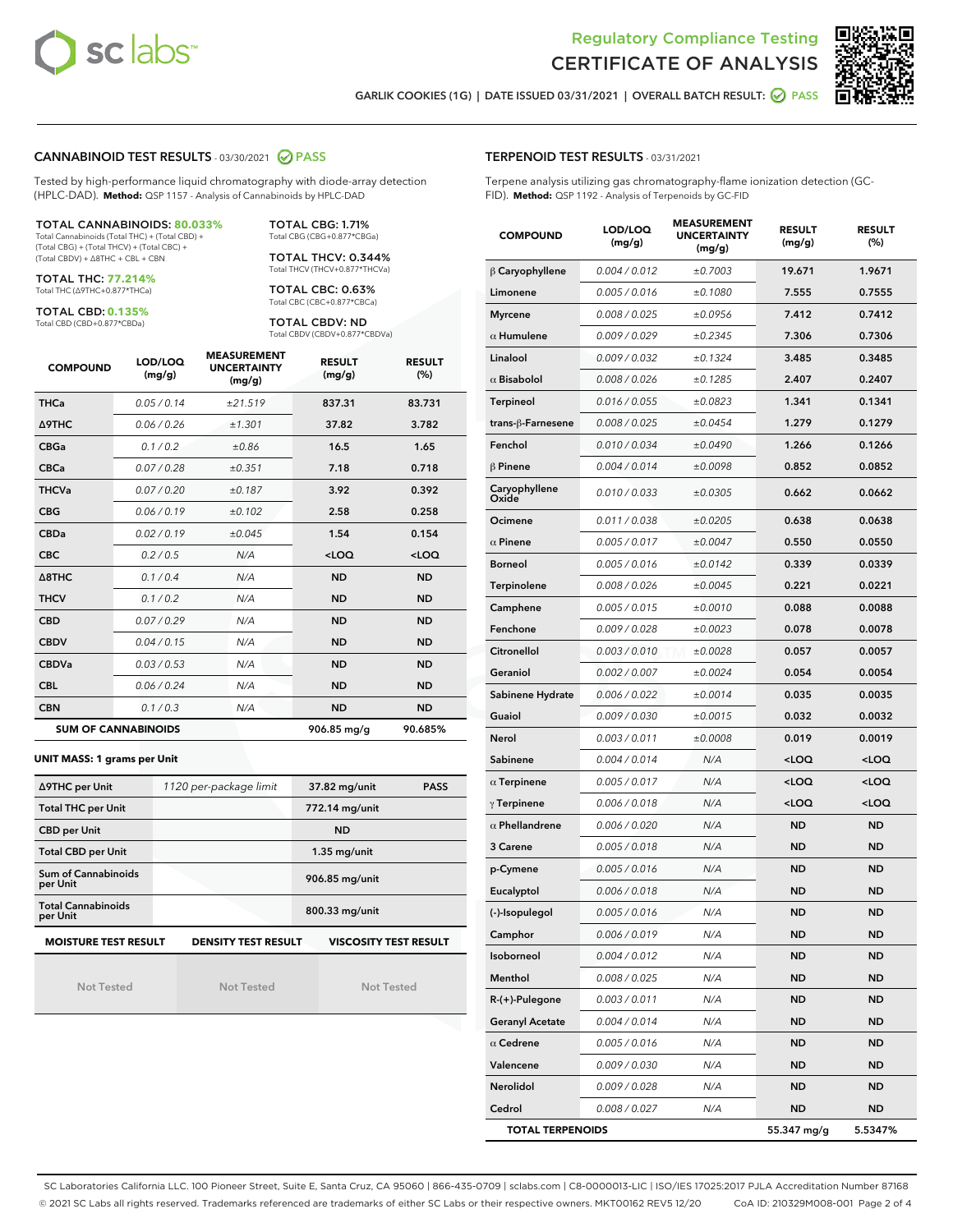



GARLIK COOKIES (1G) | DATE ISSUED 03/31/2021 | OVERALL BATCH RESULT: @ PASS

# CATEGORY 1 PESTICIDE TEST RESULTS - 03/31/2021 2 PASS

Pesticide and plant growth regulator analysis utilizing high-performance liquid chromatography-mass spectrometry (HPLC-MS) or gas chromatography-mass spectrometry (GC-MS). \*GC-MS utilized where indicated. **Method:** QSP 1212 - Analysis of Pesticides and Mycotoxins by LC-MS or QSP 1213 - Analysis of Pesticides by GC-MS

| <b>COMPOUND</b>             | LOD/LOQ<br>$(\mu g/g)$ | <b>ACTION</b><br>LIMIT<br>$(\mu g/g)$ | <b>MEASUREMENT</b><br><b>UNCERTAINTY</b><br>$(\mu g/g)$ | <b>RESULT</b><br>$(\mu g/g)$ | <b>RESULT</b> |
|-----------------------------|------------------------|---------------------------------------|---------------------------------------------------------|------------------------------|---------------|
| Aldicarb                    | 0.03 / 0.08            | $\ge$ LOD                             | N/A                                                     | <b>ND</b>                    | <b>PASS</b>   |
| Carbofuran                  | 0.02 / 0.05            | $\geq$ LOD                            | N/A                                                     | <b>ND</b>                    | <b>PASS</b>   |
| Chlordane*                  | 0.03 / 0.08            | $\ge$ LOD                             | N/A                                                     | <b>ND</b>                    | <b>PASS</b>   |
| Chlorfenapyr*               | 0.03/0.10              | $\ge$ LOD                             | N/A                                                     | <b>ND</b>                    | <b>PASS</b>   |
| Chlorpyrifos                | 0.02 / 0.06            | $\ge$ LOD                             | N/A                                                     | <b>ND</b>                    | <b>PASS</b>   |
| Coumaphos                   | 0.02 / 0.07            | $\ge$ LOD                             | N/A                                                     | <b>ND</b>                    | <b>PASS</b>   |
| Daminozide                  | 0.02/0.07              | $\ge$ LOD                             | N/A                                                     | <b>ND</b>                    | <b>PASS</b>   |
| <b>DDVP</b><br>(Dichlorvos) | 0.03/0.09              | $\ge$ LOD                             | N/A                                                     | <b>ND</b>                    | <b>PASS</b>   |
| Dimethoate                  | 0.03 / 0.08            | $>$ LOD                               | N/A                                                     | <b>ND</b>                    | <b>PASS</b>   |
| Ethoprop(hos)               | 0.03/0.10              | $\ge$ LOD                             | N/A                                                     | <b>ND</b>                    | <b>PASS</b>   |
| Etofenprox                  | 0.02/0.06              | $>$ LOD                               | N/A                                                     | <b>ND</b>                    | <b>PASS</b>   |
| Fenoxycarb                  | 0.03/0.08              | $>$ LOD                               | N/A                                                     | <b>ND</b>                    | <b>PASS</b>   |
| Fipronil                    | 0.03 / 0.08            | $>$ LOD                               | N/A                                                     | <b>ND</b>                    | <b>PASS</b>   |
| Imazalil                    | 0.02/0.06              | $>$ LOD                               | N/A                                                     | <b>ND</b>                    | <b>PASS</b>   |
| <b>Methiocarb</b>           | 0.02 / 0.07            | $\ge$ LOD                             | N/A                                                     | <b>ND</b>                    | <b>PASS</b>   |
| Methyl<br>parathion         | 0.03/0.10              | $\ge$ LOD                             | N/A                                                     | <b>ND</b>                    | <b>PASS</b>   |
| <b>Mevinphos</b>            | 0.03/0.09              | $\ge$ LOD                             | N/A                                                     | <b>ND</b>                    | <b>PASS</b>   |
| Paclobutrazol               | 0.02 / 0.05            | $\ge$ LOD                             | N/A                                                     | <b>ND</b>                    | <b>PASS</b>   |
| Propoxur                    | 0.03 / 0.09            | $\ge$ LOD                             | N/A                                                     | <b>ND</b>                    | <b>PASS</b>   |
| Spiroxamine                 | 0.03 / 0.08            | $\ge$ LOD                             | N/A                                                     | <b>ND</b>                    | <b>PASS</b>   |
| Thiacloprid                 | 0.03/0.10              | $\ge$ LOD                             | N/A                                                     | <b>ND</b>                    | <b>PASS</b>   |

#### CATEGORY 2 PESTICIDE TEST RESULTS - 03/31/2021 @ PASS

| <b>COMPOUND</b>   | LOD/LOQ<br>$(\mu g/g)$ | <b>ACTION</b><br><b>LIMIT</b><br>$(\mu g/g)$ | <b>MEASUREMENT</b><br><b>UNCERTAINTY</b><br>$(\mu g/g)$ | <b>RESULT</b><br>$(\mu g/g)$ | <b>RESULT</b> |
|-------------------|------------------------|----------------------------------------------|---------------------------------------------------------|------------------------------|---------------|
| Abamectin         | 0.03/0.10              | 0.1                                          | N/A                                                     | <b>ND</b>                    | <b>PASS</b>   |
| Acephate          | 0.02/0.07              | 0.1                                          | N/A                                                     | <b>ND</b>                    | <b>PASS</b>   |
| Acequinocyl       | 0.02/0.07              | 0.1                                          | N/A                                                     | <b>ND</b>                    | <b>PASS</b>   |
| Acetamiprid       | 0.02/0.05              | 0.1                                          | N/A                                                     | <b>ND</b>                    | <b>PASS</b>   |
| Azoxystrobin      | 0.02/0.07              | 0.1                                          | N/A                                                     | <b>ND</b>                    | <b>PASS</b>   |
| <b>Bifenazate</b> | 0.01/0.04              | 0.1                                          | N/A                                                     | <b>ND</b>                    | <b>PASS</b>   |
| <b>Bifenthrin</b> | 0.02/0.05              | 3                                            | N/A                                                     | <b>ND</b>                    | <b>PASS</b>   |
| <b>Boscalid</b>   | 0.03/0.09              | 0.1                                          | N/A                                                     | <b>ND</b>                    | <b>PASS</b>   |

|--|

| <b>COMPOUND</b>               | LOD/LOQ<br>$(\mu g/g)$ | <b>ACTION</b><br>LIMIT<br>$(\mu g/g)$ | <b>MEASUREMENT</b><br><b>UNCERTAINTY</b><br>(µg/g) | <b>RESULT</b><br>(µg/g) | <b>RESULT</b> |
|-------------------------------|------------------------|---------------------------------------|----------------------------------------------------|-------------------------|---------------|
| Captan                        | 0.19/0.57              | 0.7                                   | N/A                                                | ND                      | <b>PASS</b>   |
| Carbaryl                      | 0.02 / 0.06            | 0.5                                   | N/A                                                | ND                      | <b>PASS</b>   |
| Chlorantranilip-<br>role      | 0.04 / 0.12            | 10                                    | N/A                                                | ND                      | <b>PASS</b>   |
| Clofentezine                  | 0.03 / 0.09            | 0.1                                   | N/A                                                | ND                      | <b>PASS</b>   |
| Cyfluthrin                    | 0.12 / 0.38            | 2                                     | N/A                                                | ND                      | <b>PASS</b>   |
| Cypermethrin                  | 0.11 / 0.32            | 1                                     | N/A                                                | ND                      | <b>PASS</b>   |
| Diazinon                      | 0.02 / 0.05            | 0.1                                   | N/A                                                | ND                      | <b>PASS</b>   |
| Dimethomorph                  | 0.03 / 0.09            | 2                                     | N/A                                                | ND                      | <b>PASS</b>   |
| Etoxazole                     | 0.02 / 0.06            | 0.1                                   | N/A                                                | ND                      | <b>PASS</b>   |
| Fenhexamid                    | 0.03 / 0.09            | 0.1                                   | N/A                                                | ND                      | <b>PASS</b>   |
| Fenpyroximate                 | 0.02 / 0.06            | 0.1                                   | N/A                                                | ND                      | <b>PASS</b>   |
| Flonicamid                    | 0.03 / 0.10            | 0.1                                   | N/A                                                | ND                      | <b>PASS</b>   |
| Fludioxonil                   | 0.03 / 0.10            | 0.1                                   | N/A                                                | ND                      | <b>PASS</b>   |
| Hexythiazox                   | 0.02 / 0.07            | 0.1                                   | N/A                                                | ND                      | <b>PASS</b>   |
| Imidacloprid                  | 0.04 / 0.11            | 5                                     | N/A                                                | ND                      | <b>PASS</b>   |
| Kresoxim-methyl               | 0.02 / 0.07            | 0.1                                   | N/A                                                | ND                      | <b>PASS</b>   |
| <b>Malathion</b>              | 0.03 / 0.09            | 0.5                                   | N/A                                                | ND                      | <b>PASS</b>   |
| Metalaxyl                     | 0.02 / 0.07            | 2                                     | N/A                                                | ND                      | <b>PASS</b>   |
| Methomyl                      | 0.03 / 0.10            | 1                                     | N/A                                                | ND                      | <b>PASS</b>   |
| Myclobutanil                  | 0.03/0.09              | 0.1                                   | N/A                                                | ND                      | <b>PASS</b>   |
| Naled                         | 0.02 / 0.07            | 0.1                                   | N/A                                                | ND                      | <b>PASS</b>   |
| Oxamyl                        | 0.04 / 0.11            | 0.5                                   | N/A                                                | ND                      | <b>PASS</b>   |
| Pentachloronitro-<br>benzene* | 0.03 / 0.09            | 0.1                                   | N/A                                                | ND                      | <b>PASS</b>   |
| Permethrin                    | 0.04 / 0.12            | 0.5                                   | N/A                                                | ND                      | <b>PASS</b>   |
| Phosmet                       | 0.03 / 0.10            | 0.1                                   | N/A                                                | ND                      | PASS          |
| Piperonylbu-<br>toxide        | 0.02 / 0.07            | 3                                     | N/A                                                | ND                      | <b>PASS</b>   |
| Prallethrin                   | 0.03 / 0.08            | 0.1                                   | N/A                                                | ND                      | <b>PASS</b>   |
| Propiconazole                 | 0.02 / 0.07            | 0.1                                   | N/A                                                | ND                      | <b>PASS</b>   |
| Pyrethrins                    | 0.04 / 0.12            | 0.5                                   | N/A                                                | ND                      | PASS          |
| Pyridaben                     | 0.02 / 0.07            | 0.1                                   | N/A                                                | ND                      | <b>PASS</b>   |
| Spinetoram                    | 0.02 / 0.07            | 0.1                                   | N/A                                                | <b>ND</b>               | <b>PASS</b>   |
| Spinosad                      | 0.02 / 0.07            | 0.1                                   | N/A                                                | ND                      | <b>PASS</b>   |
| Spiromesifen                  | 0.02 / 0.05            | 0.1                                   | N/A                                                | ND                      | <b>PASS</b>   |
| Spirotetramat                 | 0.02 / 0.06            | 0.1                                   | N/A                                                | ND                      | <b>PASS</b>   |
| Tebuconazole                  | 0.02 / 0.07            | 0.1                                   | N/A                                                | ND                      | <b>PASS</b>   |
| Thiamethoxam                  | 0.03 / 0.10            | 5                                     | N/A                                                | ND                      | <b>PASS</b>   |
| Trifloxystrobin               | 0.03 / 0.08            | 0.1                                   | N/A                                                | ND                      | <b>PASS</b>   |

SC Laboratories California LLC. 100 Pioneer Street, Suite E, Santa Cruz, CA 95060 | 866-435-0709 | sclabs.com | C8-0000013-LIC | ISO/IES 17025:2017 PJLA Accreditation Number 87168 © 2021 SC Labs all rights reserved. Trademarks referenced are trademarks of either SC Labs or their respective owners. MKT00162 REV5 12/20 CoA ID: 210329M008-001 Page 3 of 4